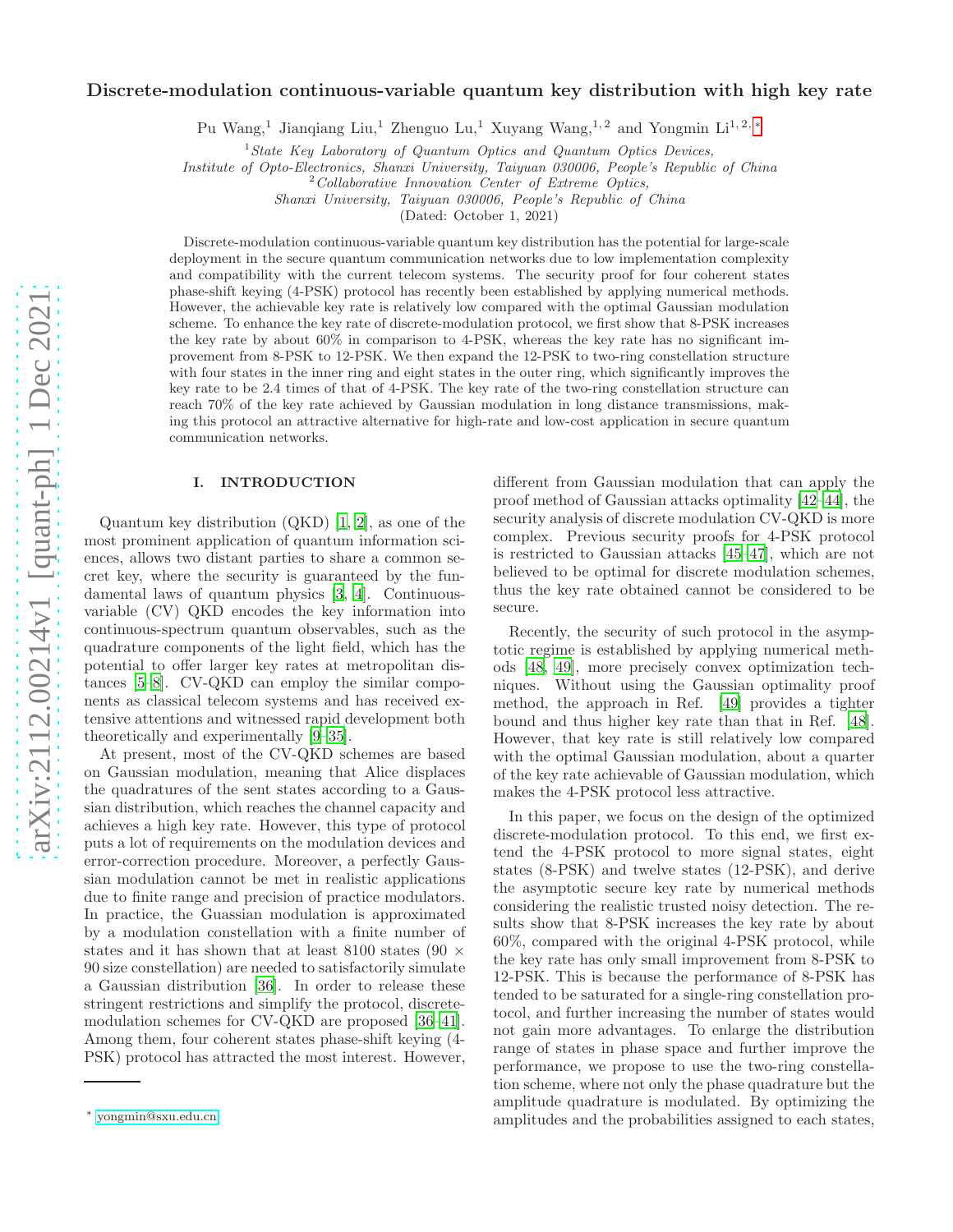and the boundary between the two rings, the two-ring constellation with twelve states (four states in the inner ring and eight states in the outer ring) get a superior performance. In comparison with the original 4-PSK protocol, the secret key rate is increased to 2.4 times. This value is about 70% of the key rate achievable for Gaussian modulation and therefore the performance of the two-ring constellation protocol is close to the Gaussian modulation protocol, but the implementation is simpler, which makes it very attractive for practical applications.

The rest of the paper is organized as follows. In Sec. II, we analyze the performance of discrete-modulation protocol of 8-PSK and 12-PSK with single-ring constellation. In Sec. III, we apply the two-ring constellation structure to 12-PSK, and investigate the dependence of key rate on various parameters to optimize the protocol. The results are compared with Gaussian modulation CV-QKD protocol under realistic trusted noisy detection. Our conclusions are drawn in Sec. IV.

# II. DISCRETE-MODULATION CV-QKD WITH SINGLE-RING CONSTELLATION

### A. The protocol description

The schematic of single-ring signal constellation for discrete-modulation CV-QKD of 8-PSK and 12-PSK is illustrated in Fig. [1.](#page-1-0) For 8-PSK, the sender Alice prepares the coherent state  $|\alpha_x\rangle = |\alpha e^{i x \pi/4}\rangle$  with  $x \in \{0, 1, 2, 3, 4, 5, 6, 7\}$ , each coherent state is chosen with an equal probability  $p_x = 1/8$ . Similarly, for 12-PSK, Alice randomly selects a state from the set  $\{|\alpha_x\rangle = |\alpha e^{i x \pi/6}\rangle, x = 0, \dots, 11\}$ , where  $\alpha$  is a predetermined amplitude and can be optimized. The prepared states are sent to Bob through an insecure quantum channel to generate secret keys. Bob measures the received states with heterodyne detection and records the measurement outcome  $y \in \mathbb{C}$ .



<span id="page-1-0"></span>FIG. 1. Schematic diagram of the single-ring constellation for multiple signal states: (a) 8-PSK, (b) 12-PSK.  $R_j$  represents the key mapping region, where Bob maps the measurement outcomes to the corresponding discretized key values.

After obtaining enough data, Alice and Bob randomly select a small part of the data for parameter estimation. If the parameter estimation passes, they use the remaining data to extract the keys. Bob obtains his raw key string by a key map. Specifically, Bob labels each outcome  $y = |y| e^{i\theta}$  according to the region  $R_j$  as

$$
z = \begin{cases} j, \text{if } \theta \in \left[\frac{(2j-1)\pi}{8}, \frac{(2j+1)\pi}{8}\right) \to y \in R_j, \text{ 8-PSK} \\ j, \text{if } \theta \in \left[\frac{(2j-1)\pi}{12}, \frac{(2j+1)\pi}{12}\right) \to y \in R_j, \text{ 12-PSK} \end{cases},
$$
(1)

where  $j \in \{0, \dots, 7\}$  for 8-PSK and  $j \in \{0, \dots, 11\}$  for 12-PSK. The raw key string of Alice consists of the label x of her randomly selected state  $\alpha_x$ . Finally, Alice and Bob implement error correction and privacy amplification procedures to extract secret keys.

### B. Secret key rate

For convenience of security analysis, we consider the equivalent entanglement-based (EB) scheme. Here, we mainly use the numerical security proof method presented in Ref. [\[49,](#page-8-8) [50\]](#page-8-9) to obtain the secure key rate. In the EB scheme, Alice initially prepares the bipartite state

$$
|\psi\rangle_{AA'} = \sum_{x} \sqrt{p_x} |x\rangle_A |\alpha_x\rangle_{A'}, \qquad (2)
$$

where  $|x\rangle$  is an orthonormal basis for register A. Alice keeps  $A$  and sends the register  $A'$  to Bob. To establish the equivalence between the EB scheme and the original prepare-and-measure scheme, Alice applies a local projective measurement on register A, which can be described by a POVM  $M^A = \{M_x^A = |x\rangle\langle x| \}$ . When obtaining a measurement outcome x with probability  $p_x$ , the state sent to Bob is effectively collapsed to  $|\alpha_x\rangle$ . After the quantum channel transmission, the joint state shared by Alice and Bob is

$$
\rho_{AB} = (\mathrm{id}_A \otimes \mathcal{E}_{A' \to B}) (\ket{\psi} \bra{\psi}_{AA'}, \tag{3}
$$

where id<sub>A</sub> is the identity channel acting on A and  $\mathcal{E}_{A'\to B}$ describes the quantum channel, which is a completely positive and trace-preserving (CPTP) map. Bob uses his POVM  $G_y$  on register B to perform realistic trusted noisy detection.

With the reverse reconciliation, the asymptotic secret key rate against collective attacks is expressed as [\[49](#page-8-8)]

$$
K^{\infty} = \min_{\rho_{AB} \in \mathcal{S}} D(\mathcal{G}(\rho_{AB}) || \mathcal{Z}[\mathcal{G}(\rho_{AB})]) - p_{\text{pass}} \delta_{\text{EC}}, \tag{4}
$$

where  $D(\rho||\sigma) = \text{Tr}(\rho \log_2 \rho) - \text{Tr}(\rho \log_2 \sigma)$  is the quantum relative entropy;  $\mathcal G$  describes a completely positive and trace nonincreasing map for postprocessing steps; Z denotes a pinching quantum channel that reads out the result of key map;  $\mathcal S$  represents the set of available density operators compatible with experimental observations;  $p_{\text{pass}}$  is the sifting probability of data for key generation;  $\delta_{EC}$  stands for the leaked information of per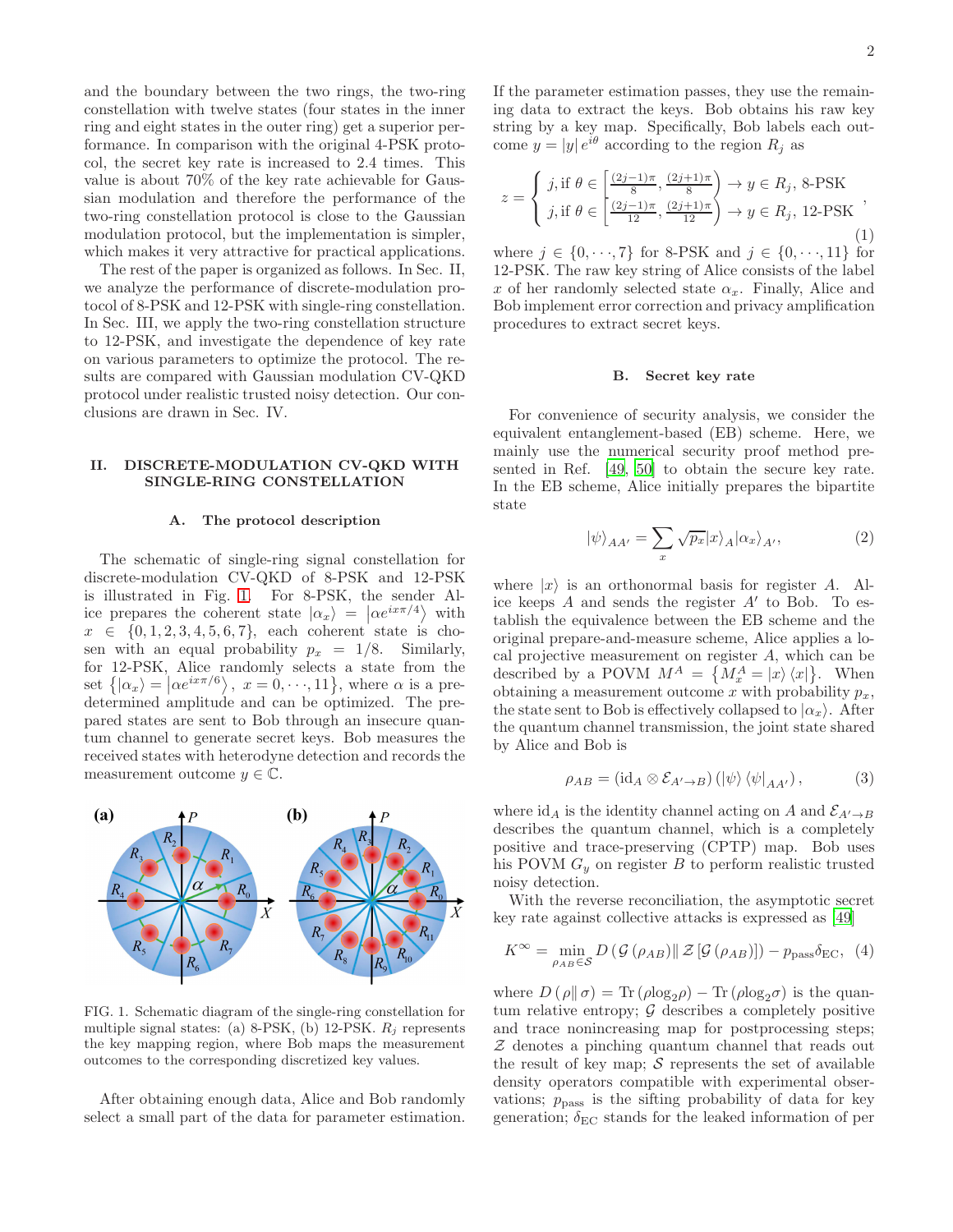signal pulse during the error correction phase and can be computed as follows

$$
\delta_{\rm EC} = H(Z) - \beta I(X;Z)
$$
  
=  $(1 - \beta) H(Z) + \beta H(Z|X)$ , (5)

where  $\beta$  is the reconciliation efficiency. X and Z represent the raw key string of Alice and Bob, respectively.

In order to compute the expected secret key rate, the key point is to find the minimum value of  $D(\mathcal{G}(\rho_{AB})||\mathcal{Z}[\mathcal{G}(\rho_{AB})])$ , which is a convex optimization problem matching some constraints and expressed as [\[50](#page-8-9)]

minimize  $D\left(\mathcal{G}\left(\rho_{AB}\right)\|\mathcal{Z}\left[\mathcal{G}\left(\rho_{AB}\right)\right]\right)$ subject to  $\overline{a}$ 

$$
\operatorname{Tr}\left[\rho_{AB}\left(|x\rangle\langle x|_{A}\otimes \hat{F}_{Q}\right)\right] = p_{x}\left\langle\hat{F}_{Q}\right\rangle_{x}
$$
\n
$$
\operatorname{Tr}\left[\rho_{AB}\left(|x\rangle\langle x|_{A}\otimes \hat{F}_{P}\right)\right] = p_{x}\left\langle\hat{F}_{P}\right\rangle_{x}, \quad (6)
$$
\n
$$
\operatorname{Tr}\left[\rho_{AB}\left(|x\rangle\langle x|_{A}\otimes \hat{S}_{Q}\right)\right] = p_{x}\left\langle\hat{S}_{Q}\right\rangle_{x}, \quad (6)
$$
\n
$$
\operatorname{Tr}\left[\rho_{AB}\left(|x\rangle\langle x|_{A}\otimes \hat{S}_{P}\right)\right] = p_{x}\left\langle\hat{S}_{P}\right\rangle_{x}
$$
\n
$$
\operatorname{Tr}\left[\rho_{AB}\right] = 1, \quad \rho_{AB} \geq 0
$$

where  $\hat{F}_Q$  and  $\hat{F}_P$   $(\hat{S}_Q$  and  $\hat{S}_P)$  represent the firstmoment (second-moment) observables of quadrature operators  $\hat{q}$  and  $\hat{p}$ , respectively. Also notice that Eve cannot access Alice's system, thus there is an additional constraint

$$
\text{Tr}_B\left[\rho_{AB}\right] = \rho_A = \sum_{i,j=0}^n \sqrt{p_i p_j} \left\langle \alpha_j | \alpha_i \right\rangle \left| i \right\rangle \left\langle j \right|_A, \quad (7)
$$

where *n* takes 7 or 11 according to 8-PSK or 12-PSK.

The postprocessing map  $\mathcal G$  and pinching quantum channel  $\mathcal Z$  can be written as [\[50](#page-8-9)]

$$
\mathcal{G}(\sigma) = K \sigma K^{\dagger},
$$
\n
$$
K = \sum_{z=0}^{n} |z\rangle_{R} \otimes I_{A} \otimes \left(\sqrt{R_{z}}\right)_{B},
$$
\n
$$
\mathcal{Z}(\sigma) = \sum_{j=0}^{n} (|j\rangle \langle j|_{R} \otimes I_{AB}) \sigma (|j\rangle \langle j|_{R} \otimes I_{AB}).
$$
\n(8)

To numerically minimize the objective function, available  $\rho_{AB}$  must be a finite dimension. The dimension of Alice's system is determined by the number of different signal states that she prepares, which is finite. However the receiver Bob's state is in an infinite dimensional Hilbert space. This can be circumvented by applying the photonnumber cutoff assumption. When the photon number cutoff parameter  $N_c$  is chosen to be large enough, this assumption is reasonable. Here, we set an appropriate parameter value of  $N_c$  such that the probability of photon number of the received signal state smaller than  $N_c$  is

close to 1, and larger  $N_c$  has no meaningful improvement for the key rate. Then, the matrix expressions of the firstmoment observables  $\hat{F}_Q$ ,  $\hat{F}_P$ , the second-moment observables  $\hat{S}_Q$ ,  $\hat{S}_P$ , and the region operators  $R_j$  in the photonnumber basis can be obtained [\[50](#page-8-9)].

A tight lower bound on the key rate can be achieved by using a two-step procedure developed in Ref. [\[51\]](#page-8-10). At the first step, the Frank-Wolfe algorithm is used to approximately minimize the convex function, and hence obtaining an upper bound on the key rate. At the second step, converting this upper bound to a reliable lower bound by taking the numerical imprecision into account. By using the two-step procedure and defining  $f(\rho) = D(\mathcal{G}(\rho) || \mathcal{Z}[\mathcal{G}(\rho)]),$  we have

$$
\min_{\rho \in \mathcal{S}} f(\rho) \ge f_{\epsilon}(\rho_1) - \text{Tr}\left(\rho_1^T \nabla f_{\epsilon}(\rho_1)\right) + f_d^{\max} - \zeta_{\epsilon}, \tag{9}
$$

where  $\rho_1$  is the suboptimal state obtained in the first step.  $\epsilon$  is the perturbation parameter and  $f_{\epsilon}(\rho_1) :=$  $D\left(\mathcal{G}_{\epsilon}\left(\rho_{1}\right)\|\mathcal{Z}\left[\mathcal{G}_{\epsilon}\left(\rho_{1}\right)\right]\right). \quad \zeta_{\epsilon} = 2\epsilon\left(d'-1\right) \log_{2} \frac{d'}{\epsilon\left(d'-1\right)},$ where d' is the dimension of  $\mathcal{G}(\rho)$ . The gradient  $\nabla f_{\epsilon}(\rho_1)$ is given by

$$
\left[\nabla f_{\epsilon}\left(\rho_{1}\right)\right]^{T} = \mathcal{G}_{\epsilon}^{\dagger}\left(\log_{2} \mathcal{G}_{\epsilon}\left(\rho_{1}\right)\right) - \mathcal{G}_{\epsilon}^{\dagger}\left(\log_{2} \mathcal{Z}\left[\mathcal{G}_{\epsilon}\left(\rho_{1}\right)\right]\right). \tag{10}
$$

 $f_d^{\text{max}}$  is the dual function and written as

$$
f_d^{\max} = \max_{(\vec{v}, \vec{s})} \left( \vec{\tilde{\gamma}} \cdot \vec{v} - \epsilon' \sum_{i=1}^{nc} s_i \right)
$$
  
subject to  

$$
-\vec{s} \leq \vec{v} \leq \vec{s} \qquad , \qquad (11)
$$

$$
\sum_{i=1}^{nc} v_i \tilde{\Gamma}_i^T \leq \nabla f_{\epsilon}(\rho_1)
$$

$$
(\vec{v}, \vec{s}) \in (\mathbb{R}^{nc}, \mathbb{R}^{nc})
$$

where  $\Gamma_i$  and  $\gamma_i$  refer to both sides of the equality constraint, respectively, with the form Tr  $(\Gamma_i \rho) = \gamma_i$ . nc represents the number of all constraints.  $\epsilon'$  is the security parameter related to the numerical imprecision.

We are now in a position to assess the performance of the protocol based on the above approach.

### C. Performance analysis

Considering a typical phase-insensitive Gaussian channel in the context of the optical fiber communication. The simulated statistics are given by [\[50\]](#page-8-9)

$$
\left\langle \hat{F}_Q \right\rangle_x = \sqrt{2\eta T} \operatorname{Re} (\alpha_x),
$$
  
\n
$$
\left\langle \hat{F}_P \right\rangle_x = \sqrt{2\eta T} \operatorname{Im} (\alpha_x),
$$
  
\n
$$
\left\langle \hat{S}_Q \right\rangle_x = 2\eta T \operatorname{Re} (\alpha_x)^2 + 1 + \frac{1}{2} \eta T \xi + v_{el},
$$
  
\n
$$
\left\langle \hat{S}_P \right\rangle_x = 2\eta T \operatorname{Im} (\alpha_x)^2 + 1 + \frac{1}{2} \eta T \xi + v_{el},
$$
\n(12)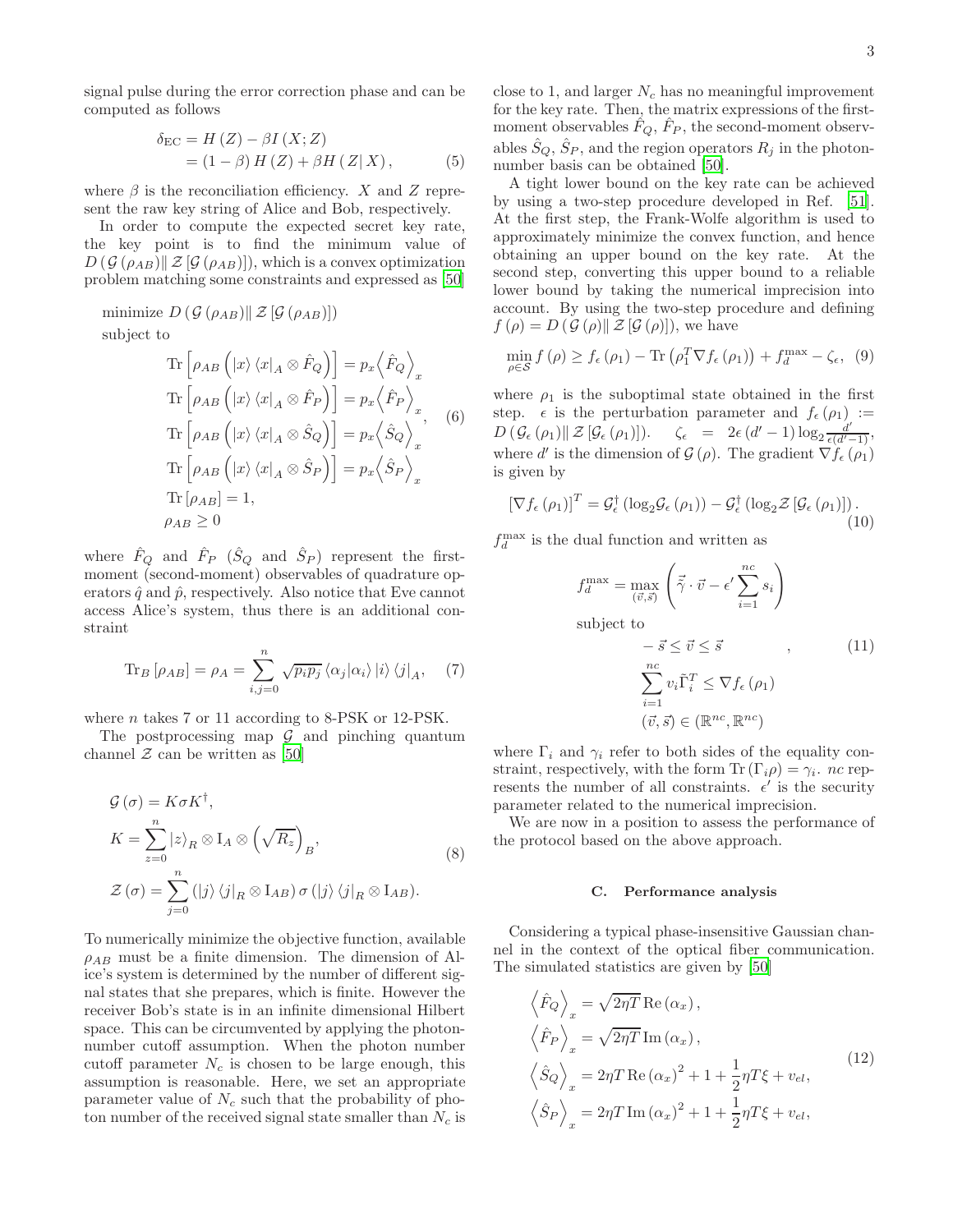where  $T$  and  $\xi$  represent the transmittance and excess noise of the channel, respectively, and  $\eta$  and  $v_{el}$  denote the detection efficiency and electronic noise of the detector.

The probability density function for the result  $y$  of a heterodyne measurement conditioned on Alice's choice x is

$$
P(y|x) = \frac{1}{\pi \left(1 + \frac{1}{2}\eta T \xi + v_{el}\right)} \exp\left[-\frac{\left|y - \sqrt{\eta T} \alpha_x\right|^2}{1 + \frac{1}{2}\eta T \xi + v_{el}}\right].
$$
\n(13)

Then, according to the key mapping area, the probability that Bob obtains the discretized key value  $Z = z$ conditioned on Alice's choice x is

$$
\tilde{P}(z|x) = \begin{cases}\n\int_0^\infty r dr \int_{(2z-1)\pi/8}^{(2z+1)\pi/8} P(r e^{i\theta} | x) d\theta \text{ (8-PSK)} \\
\int_0^\infty r dr \int_{(2z-1)\pi/12}^{(2z+1)\pi/12} P(r e^{i\theta} | x) d\theta \text{ (12-PSK)}\n\end{cases}
$$
\n(14)

To extract the optimal secret key rate and fairly compare the performance of different protocols, we first investigate the dependence of the key rate on the coherent state amplitude  $\alpha$ . In Fig. [2\(](#page-3-0)a), we plot the key rate versus the choice of  $\alpha$  for 8-PSK and 12-PSK protocols, at a transmission distance of 50 km. Here, we consider the realistic parameters: reconciliation efficiency  $\beta = 0.95$ , excess noise  $\xi = 0.01$ , detection efficiency  $\eta = 0.552$ , and electronic noise  $v_{el} = 0.015$ . The dashed line represents the result of step 1 of our algorithm, which gives an upper bound on the key rate, and solid line is the result after step 2, which provides an achievable lower secure bound on the key rate. The gap between step 1 and step 2 is small, hence the obtained bound is tight. We carry out a coarse-grained search for  $\alpha$  in the interval [0.7, 1.1] with a step size of 0.05. It is clear that there is an optimal value of  $\alpha$  to maximize the key rate. At 50 km, the optimal  $\alpha$  for 8-PSK and 12-PSK is 0.9 and 0.92, respec-tively. In Fig. [2\(](#page-3-0)b), we give the optimal values of  $\alpha$  at different transmission distances and the results of 4-PSK protocol are also shown for comparison. Compared with the 4-PSK protocol, 8-PSK allows larger optimal value of  $\alpha$ , thus providing higher signal-to-noise ratio (SNR). The difference between the optimal  $\alpha$  for the 8-PSK and 12-PSK protocols gradually decreases with the increase of transmission distance and is almost indistinguishable over long distances.

In Fig. [3,](#page-4-0) we present the achievable key rates at different transmission distances for different discretemodulation protocols and Gaussian modulation protocol. The key rate has been optimized by adopting the optimal modulation amplitude (Fig. [2\(](#page-3-0)b)) and variance. In addition, we have applied the postselection technology to the 4-PSK protocol to obtain the optimal key rate [\[50\]](#page-8-9). We can see that the 8-PSK protocol improves the key rate by about 60% over the 4-PSK protocol. Within 10 km, the key rate can be further improved by 10% - 30% if 12-PSK is employed. However, beyond 10 km, the key rate can only be increased by about 4%, which means that the performance of 8-PSK modulation is close to saturation



<span id="page-3-0"></span>FIG. 2. (a) Secret key rates as a function of the coherent state amplitude  $\alpha$  for 8-PSK and 12-PSK protocols at the transmission distance of  $L = 50$  km. (b) The optimal choice of  $\alpha$  at different transmission distances for 4-PSK, 8-PSK and 12-PSK protocols.

and adding more signal states will not make much difference. Compared with the Gaussian-modulation protocol, the achievable key rate of discrete-modulation is still relatively low. Taking 50 km as an example, the key rates per pulse of the 4-PSK, 8-PSK, 12-PSK and Gaussian modulation protocols are 0.00602, 0.00966, 0.01008, and 0.02103 bits/pulse, respectively. The 4-PSK and 8-PSK protocols can reach approximately 28% and 45% of the key rate of Gaussian modulation. The data postselection is also an interesting strategy to further improve the key rate by 8% for 8-PSK and 12-PSK protocols (see Appendix).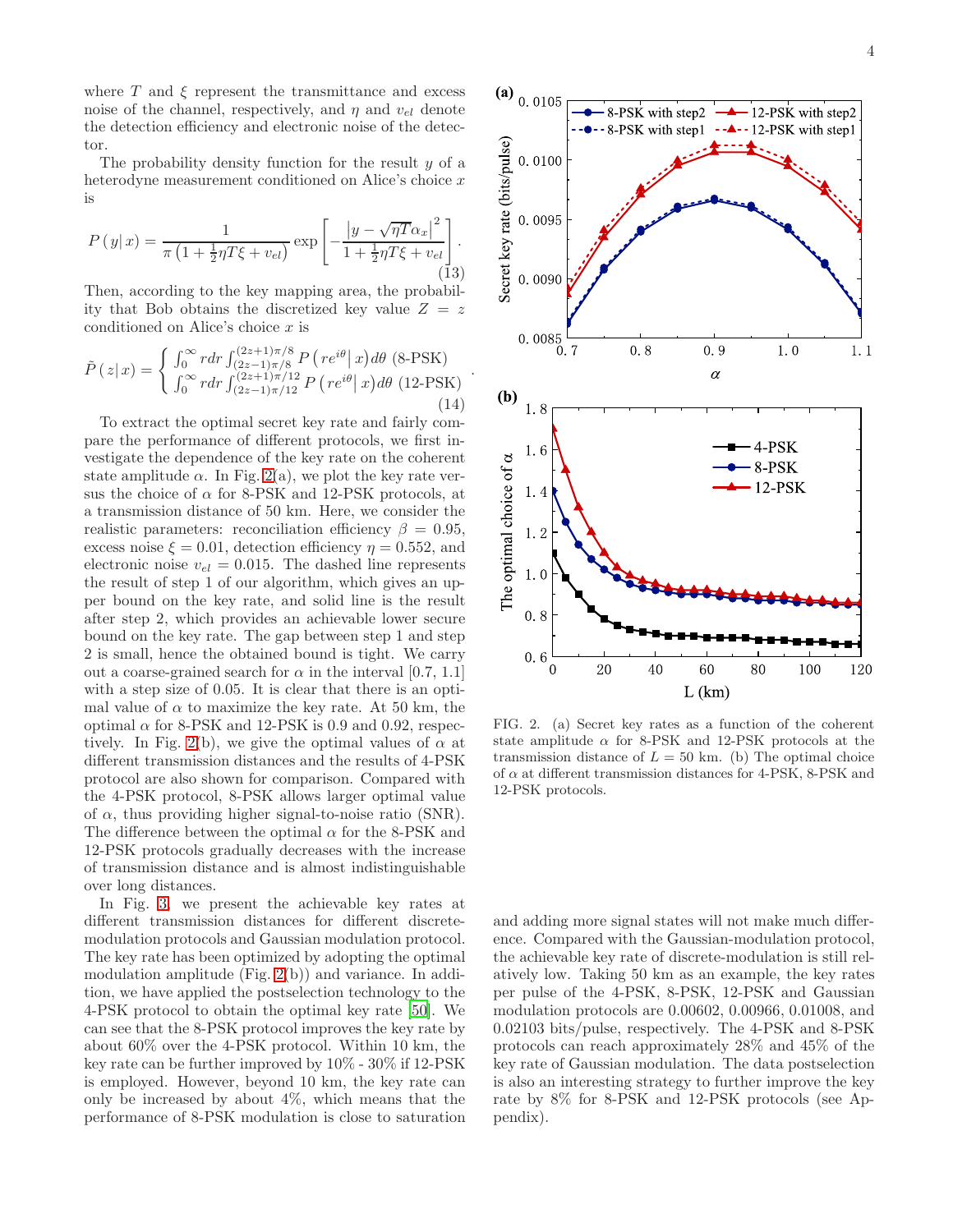

<span id="page-4-0"></span>FIG. 3. Achievable secret key rate versus the transmission distance for different protocols. The modulation amplitude and variance have been optimized. Other parameters are set to  $\beta = 0.95$ ,  $\xi = 0.01$ ,  $\eta = 0.552$ , and  $v_{el} = 0.015$ .

# III. DISCRETE-MODULATION CV-QKD WITH TWO-RING CONSTELLATION

To further improve the performance of the discretemodulation protocol, we extend the 12-PSK to two-ring constellation structure. As shown in Fig. [4,](#page-4-1) different from the single-ring PSK protocol, the states are prepared with two different amplitudes  $\alpha_1$  and  $\alpha_2$  in the designed two-ring constellation. The four states in the inner ring are expressed as  $\left\{ |\alpha_x\rangle = |\alpha_1 e^{ix\pi/2}\rangle \right\}_{x=0,\dots,3}$ , where each of states is chosen according to an equal probability  $p_1$ . The eight states in the outer ring take the form of  $\left\{ |\alpha_x\rangle = |\alpha_2 e^{i(x-4)\pi/4} \rangle \right\}_{x=4,\cdots,11}$  and each of which is chosen with an equal probability  $p_2$ .  $p_1 + 2p_2 = 1/4$ . Alice transmits the randomly selected state  $\alpha_x$  to Bob and records the sequence of the state she sent. Upon receiving the state, Bob performs a heterodyne detection and obtains the measurement outcome  $y$ . According to the region  $R_j$ , Bob maps his outcome  $y = |y| e^{i\theta}$  to the discretized raw keys as follows

$$
z = \begin{cases} j, & \text{if } \theta \in \left[\frac{(2j-1)\pi}{4}, \frac{(2j+1)\pi}{4}\right), |y| \in [0, \alpha_c) \{R_j\}_{0 \le j \le 3} \\ j, & \text{if } \theta \in \left[\frac{(2j-9)\pi}{8}, \frac{(2j-7)\pi}{8}\right), |y| \in [\alpha_c, \infty) \{R_j\}_{4 \le j \le 11} \end{cases} \tag{15}
$$

where  $\alpha_c$  is the amplitude corresponding to the boundary between the inner and outer regions.

The key rate can be optimized by finding the optimal parameter values of  $\alpha_1$ ,  $\alpha_2$ ,  $\alpha_c$ , and  $p_1$   $(p_1 + 2p_2 = 1/4)$ . The dependence of key rate on these parameters are shown in Fig. [5.](#page-5-0) For the transmission distance of 50 km, the optimal choices of the parameters are  $\alpha_1 = 0.7$ ,



<span id="page-4-1"></span>FIG. 4. Schematic diagram of the proposed two-ring constellation structure with twelve signal states.

 $\alpha_2 = 1.6, \ \alpha_c = 0.85, \ p_1 = 7/48 \text{ and } p_2 = 5/96.$  In this case, we achieve a key rate of 0.01459 bits/pulse, which is 50% higher than that of 8-PSK protocol and 140% higher than that of 4-PSK protocol. By varying the constellation geometry from the single-ring PSK structure to the two-ring constellation structure, we effectively overcomes the limitation of states distribution in phase space, and significantly improves the performance of the 4-PSK discrete-modulation protocol.

In Fig. [6,](#page-5-1) we give the optimal choice of parameters  $\alpha_1$ ,  $\alpha_2$ ,  $\alpha_c$  and  $p_1$  at different transmission distances. The cutoff value of photon number  $N_c$  is selected from the interval [14, 22] according to the modulation amplitudes. The optimal  $p_1$  is obtained via a coarse-grained search in the interval  $\left[1/48, 11/48\right]$  with a step size  $1/48$ . We can see that the optimal  $\alpha_c$  is closer to  $\alpha_1$  and  $p_1$  is greater than  $p_2$ , which result in an approximate Gaussian distribution in phase space. Next, we employ the optimal parameters values to obtain the optimal key rate and analyze the performance of the protocol.

In Fig. [7,](#page-5-2) we compare the key rate of the two-ring constellation protocol with the previous PSK protocols and Gaussian modulation protocol. We observe that the key rate of the two-ring constellation with twelve states is higher than that of PSK protocols, and the gap of the key rate between two-ring constellation protocol and Gaussian modulation protocol decreases gradually with the increase of transmission distance. As shown in Fig. [8,](#page-6-2) for long distance transmission distance above 50 km, the two-ring constellation with twelve states can reach above 70% of key rate of Gaussian modulation protocol. Notice that two-ring constellation with twelve states require only 1-bit discretization for the amplitude of the light field and 3-bit discretization for the phase of the light field. Therefore, we proof that the concise two-ring constellation with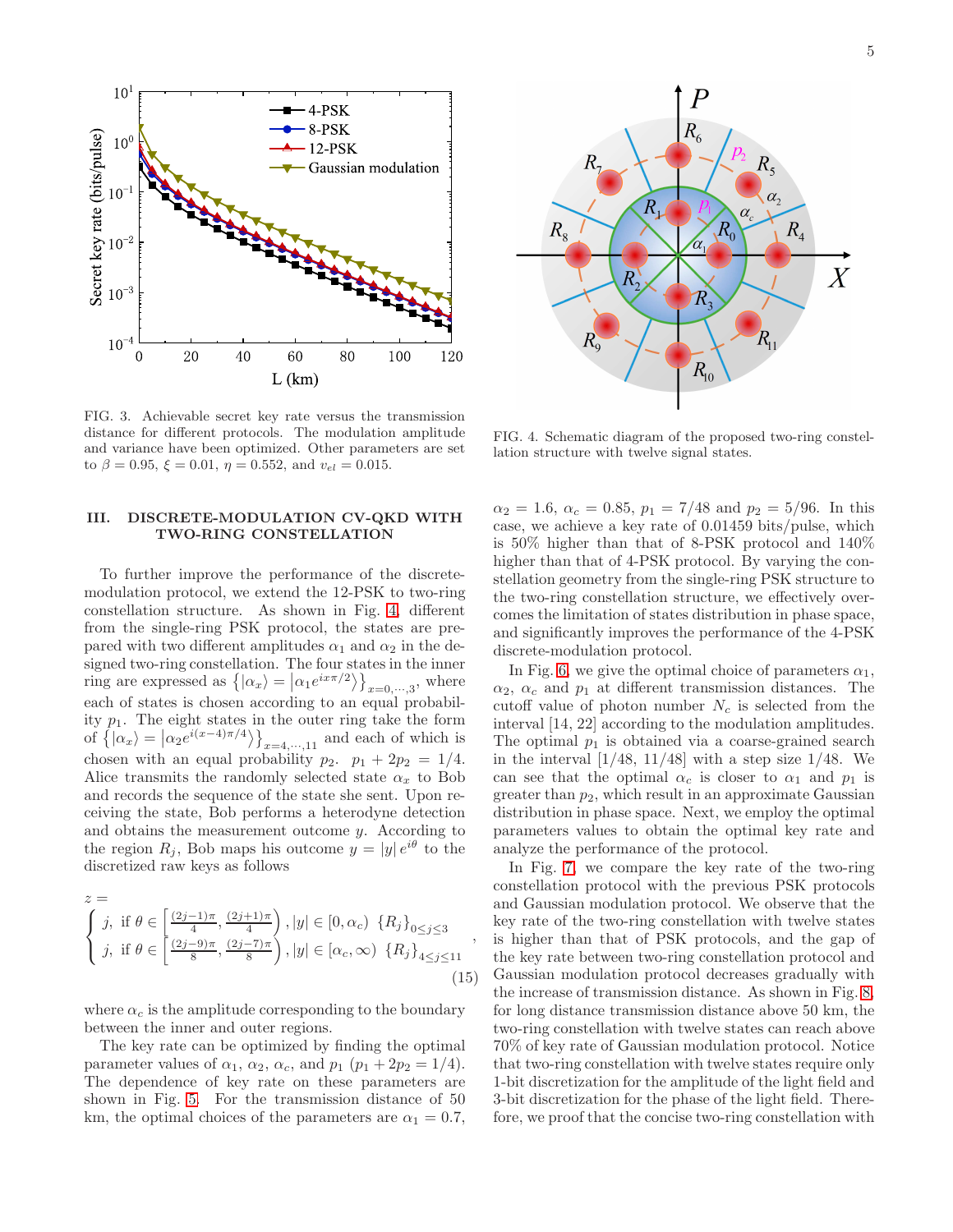

<span id="page-5-0"></span>FIG. 5. Secure key rate versus the choices of  $\alpha_1$ ,  $\alpha_2$ ,  $\alpha_c$ , and  $p_1$ . The simulation parameters are  $\beta = 0.95, \xi = 0.01$ ,  $\eta = 0.552, v_{el} = 0.015, \text{ and } L = 50 \text{ km.}$  (a) The optimal  $\alpha_1$  is obtained via a coarse-grained search in the interval [0.5, 0.9] with a step size 0.05. The other parameters are set to  $\alpha_2 = 1.6$ ,  $\alpha_c = 0.85$ , and  $p_1 = 7/48$ . (b) The value of  $\alpha_2$  is changed with a step size 0.05 in the interval [1.45, 1.85]. The other parameters are set to  $\alpha_1 = 0.7$ ,  $\alpha_c = 0.85$ ,  $p_1 = 7/48$ . (c) The value of  $\alpha_c$  is changed with a step size 0.05 in the interval [0.75, 1.1]. The other parameters are set to  $\alpha_1 = 0.7$ ,  $\alpha_2 = 1.6$ ,  $p_1 = 7/48$ . (d) The value of  $p_1$  is searched in the interval  $\left[4/48, 11/48\right]$  with a step size  $1/48$ . The other parameters are set to  $\alpha_1 = 0.7$ ,  $\alpha_2 = 1.6$ , and  $\alpha_c = 0.85$ .

twelve states can exhibit superior performance, which is very close to that of Gaussian modulation protocol.

# IV. CONCLUSIONS

The optimized constellation design schemes were proposed to significantly improve the performance of the discrete-modulation CV-QKD protocol. The asymptotic secure key rate in the trusted detector noise scenario is obtained by applying the advanced numerical methods. For the sake of fair comparison, we optimized the coherent state amplitude at each transmission distance. Our numerical results showed that 8-PSK can increase the key rate by about 60% over conventional 4-PSK protocol, however adding the 8-PSK to 12-PSK does not significantly improve the key rate. Interestingly, by allocating twelve coherent states to a two-ring constellation that enlarges the distribution range of coherent states in phase space, the key rate with 140% higher than that of 4-PSK protocol was achieved. This key rate reaches about 70% of that of the Gaussian modulation protocol for transmission distance above 50 km. Our results confirm that the discrete-modulation protocol with ten or so appropriate constellation and optimal modulation parameters can ap-



<span id="page-5-1"></span>FIG. 6. The optimal choice of parameters  $\alpha_1$ ,  $\alpha_2$ ,  $\alpha_c$  and  $p_1$ at different transmission distances for two-ring constellation protocol with twelve signal states.



<span id="page-5-2"></span>FIG. 7. Achievable secret key rate versus the transmission distance for different protocols. Other parameters are set to  $\beta = 0.95, \xi = 0.01, \eta = 0.552, \text{ and } v_{el} = 0.015.$ 

proximate the key rate of Gaussian modulation protocol. We believe that the proposed discrete-modulation protocol can find promising applications in high-rate and low-cost secure quantum communication networks.

The future works include the optimization of the key rate of the discrete-modulation protocol in the short distance transmission by extending current state constellation or other new constellation design schemes [\[52\]](#page-8-11), and finding better data postselection strategies [\[53,](#page-8-12) [54](#page-8-13)]. Extending our security analysis to include the impact of finite-size is also an important future task [\[55](#page-8-14)[–57\]](#page-8-15).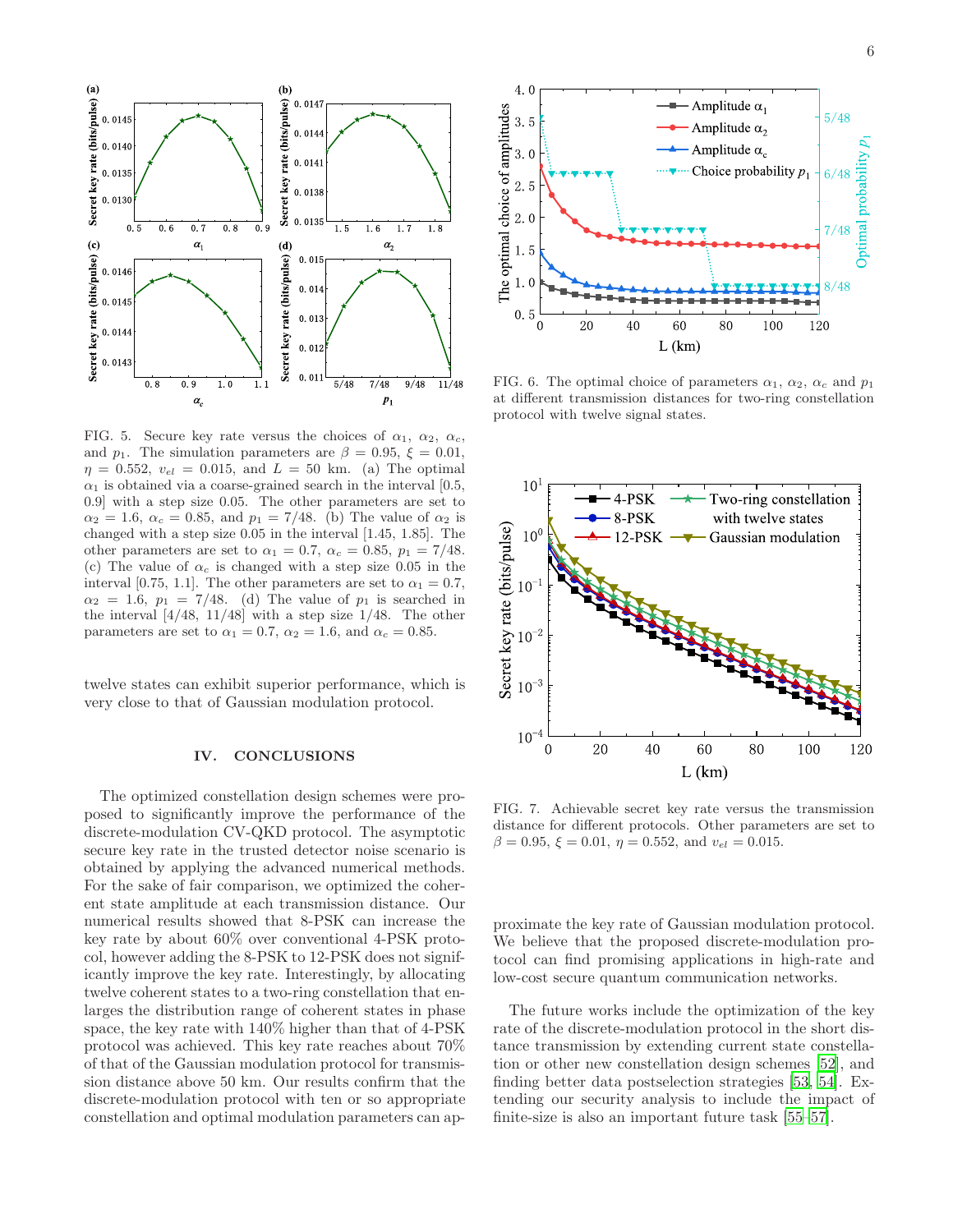

<span id="page-6-2"></span>FIG. 8. Ratio of the key rate of various discrete-modulation protocols to Gaussian modulation protocol. TRC represents two-ring constellation protocol with twelve states and GM represents the Gaussian modulation protocol.

# ACKNOWLEDGMENTS

This work is supported by the National Natural Science Foundation of China (NSFC) (Grants No.11774209); the Aeronautical Science Foundation of China (20200020115001); Key Research and Development Program of Guangdong Province (2020B0303040002); Shanxi 1331KSC.

# Appendix A: POSTSELECTION

In this Appendix, we apply the postselection technology to our proposed protocol. Postselection is useful to improve the key rate of the four state protocol [\[50\]](#page-8-9). It also reduces the amount of data for post-processing. In Fig. [9,](#page-6-3) taking the 8-PSK as an example, we illustrate the concept of postselection. There is a cut-off area at the center of the phase space, which is defined by a circle with radius  $\alpha_0$ . The data inside the circle is discarded and the data outside the circle is retained. Hence, the key mapping results of Bob become

$$
z = \begin{cases} j, & \text{if } \theta \in \left[\frac{(2j-1)\pi}{8}, \frac{(2j+1)\pi}{8}\right) \text{ and } |y| \ge \alpha_0 \\ \perp, & \text{otherwise} \end{cases}
$$
 (A1)

where  $\alpha_0$  is the postselection parameter, and  $\alpha_0 = 0$ corresponds to the protocol without postselection.

The sifting factor is defined as  $p_{\text{pass}}$  =  $\sum_{x,z}\tilde{P}\left(x\right)\tilde{P}\left(\left.z\right|x\right),\,\text{where}$ 

<span id="page-6-4"></span>
$$
\tilde{P}(z|x) = \int_{\alpha_0}^{\infty} r dr \int_{(2z-1)\pi/8}^{(2z+1)\pi/8} P(r e^{i\theta} | x) d\theta, \quad \text{(A2)}
$$

 $\tilde{P}(x)$  is the probability that Alice chooses to send the state  $\alpha_r$ .



<span id="page-6-3"></span>FIG. 9. The key mapping for 8-PSK protocol when postselection is considered.

In Fig.  $10(a)$ , we plot the key rate versus the postselection parameter  $\alpha_0$  for the 8-PSK and 12-PSK protocols at the distance  $L = 50$  km. We observe that there exists an optimal postselection parameter to maximize the key rate. The optimal postselection parameter value for 8-PSK and 12-PSK protocols is  $\alpha_0 = 0.55$ . Compared with the original protocol without postselection, the key rate is increased by 8% for both 8-PSK and 12-PSK protocols. By inserting  $\alpha_0 = 0.55$  into Eq. [\(A2\)](#page-6-4), we can obtain the value of the sifting factor  $p_{\text{pass}} = 0.75$ , which means that the amount of data used for post-processing is reduced by 25%.

With the similar procedure, we search for the optimal postselection parameter for the two-ring constellation protocol with twelve states, as shown in Fig. [10\(](#page-7-5)b). The result suggests that the optimal value is  $\alpha_0 = 0$ . Therefore, we do not need to postselect the data for the two-ring constellation scheme. It should be noted that there may be other postselection strategies that can improve the performance of the protocol, which is left for future work.

- <span id="page-6-0"></span>[1] N. Gisin, G. Ribordy, W. Tittel, and H. Zbinden, Quantum cryptography, Rev. Mod. Phys. 74, 145 (2002).
- <span id="page-6-1"></span>[2] V. Scarani, H. Bechmann-Pasquinucci, N.J. Cerf, M.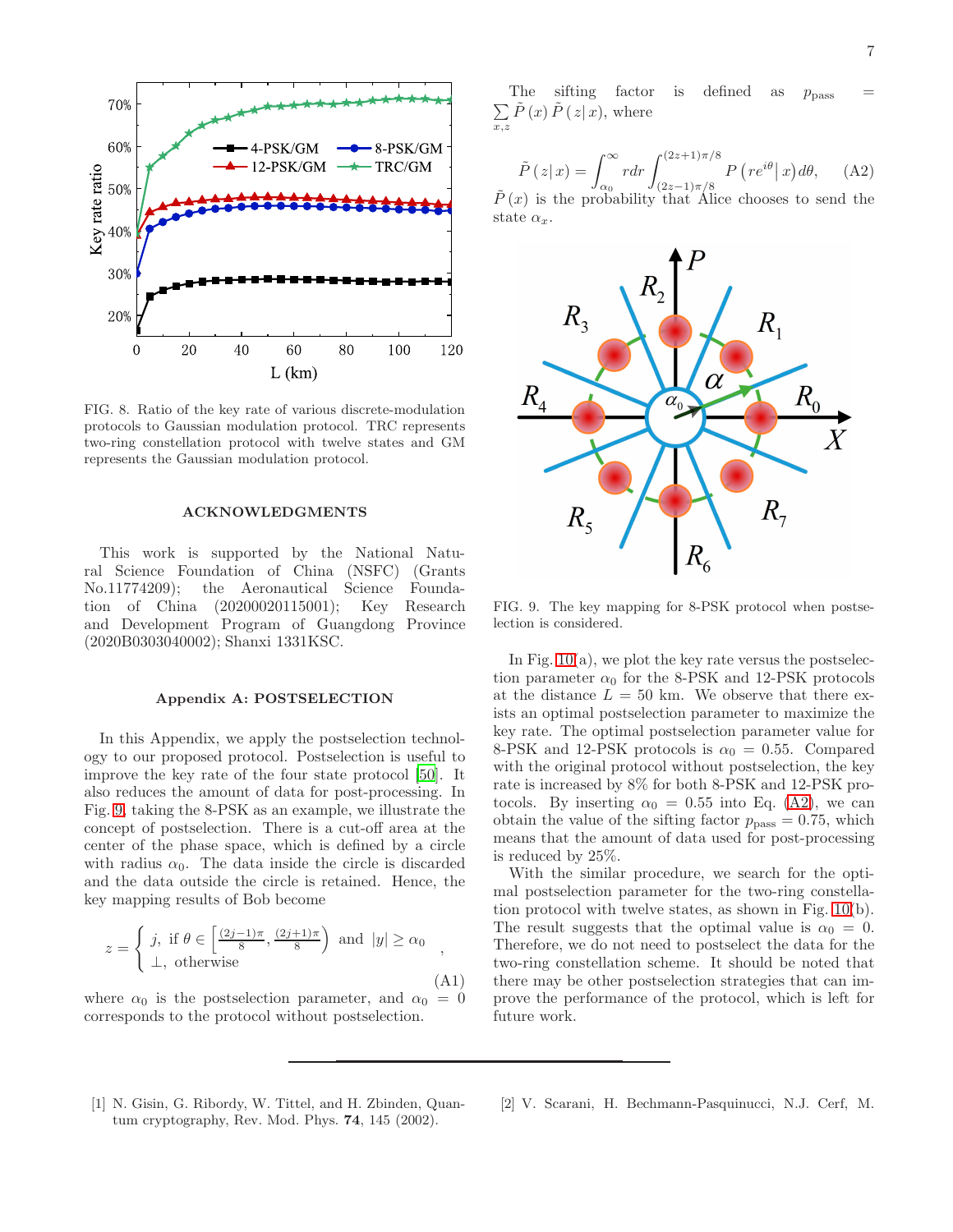

<span id="page-7-5"></span>FIG. 10. (a) Secure key rate versus postselection parameter for the 8-PSK and 12-PSK protocols at the transmission distance of 50 km. The modulation amplitude is set to  $\alpha = 0.9$ for 8-PSK protocol and  $\alpha = 0.92$  for 12-PSK protocol. (b) Secure key rate versus postselection parameter for the two-ring constellation protocol at 50km, where the parameters value are set to  $\alpha_1 = 0.7$ ,  $\alpha_2 = 1.6$ ,  $\alpha_c = 0.85$  and  $p_1 = 7/48$ . The optimal postselection parameter is obtained via a coarsegrained search for  $\alpha_0$  in the interval [0, 0.7] for (a) and [0, 0.4] for (b) with a step size 0.05. Other parameters for simulations are set to  $\beta = 0.95$ ,  $\xi = 0.01$ ,  $\eta = 0.552$ , and  $v_{el} = 0.015$ .

Dušek, N. Lütkenhaus, and M. Peev, The security of practical quantum key distribution, Rev. Mod. Phys. 81, 1301 (2009).

- <span id="page-7-0"></span>[3] H.-K. Lo and H.F. Chau, Unconditional security of quantum key distribution over arbitrarily long distances, Science 283, 2050 (1999).
- <span id="page-7-1"></span>[4] F.-H. Xu, X.-F. Ma, Q. Zhang, H.-K. Lo, and J.-W. Pan, Secure quantum key distribution with realistic devices, Rev. Mod. Phys. 92, 025002 (2020).
- <span id="page-7-2"></span>[5] S.L. Braunstein and P. van Loock, Quantum information with continuous variables, Rev. Mod. Phys. 77, 513 (2005).
- [6] C. Weedbrook, S. Pirandola, R. García-Patrón, N.J. Cerf, T.C. Ralph, J.H. Shapiro, and S. Lloyd, Gaussian quantum information, Rev. Mod. Phys. 84, 621 (2012).
- [7] E. Diamanti and A. Leverrier, Distributing secret keys with quantum continuous variables: Principle, security and implementations, Entropy 17, 6072 (2015).
- <span id="page-7-3"></span>[8] S. Pirandola, U.L. Andersen, L. Banchi, M. Berta, D. Bunandar, R. Colbeck, D. Englund, T. Gehring, C. Lupo, C. Ottaviani, et al., Advances in quantum cryptography, Adv. Opt. Photon. 12, 1012 (2020).
- <span id="page-7-4"></span>[9] T.C. Ralph, Continuous variable quantum cryptography, Phys. Rev. A 61, 010303 (1999).
- [10] N.J. Cerf, M. Levy, and G. Van Assche, Quantum distribution of gaussian keys using squeezed states, Phys. Rev. A 63, 052311 (2001).
- [11] F. Grosshans and P. Grangier, Continuous variable quantum cryptography using coherent states, Phys. Rev. Lett. 88, 057902 (2002).
- [12] F. Grosshans, G. Van Assche, J. Wenger, R. Brouri, N.J. Cerf, and P. Grangier, Quantum key distribution using gaussian-modulated coherent states, Nature 421, 238 (2003).
- [13] C. Weedbrook, A.M. Lance, W.P. Bowen, T. Symul, T.C. Ralph, and P.K. Lam, Quantum cryptography without switching, Phys. Rev. Lett. 93, 170504 (2004).
- [14] A.M. Lance, T. Symul, V. Sharma, C. Weedbrook, T.C. Ralph, and P.K. Lam, No-switching quantum key distribution using broadband modulated coherent light, Phys. Rev. Lett. 95, 180503 (2005).
- [15] J. Lodewyck, M. Bloch, R. García-Patrón, S. Fossier, E. Karpov, E. Diamanti, T. Debuisschert, N.J. Cerf, R. Tualle-Brouri, S.W. McLaughlin, et al., Quantum key distribution over 25 km with an all-fiber continuousvariable system, Phys. Rev. A 76, 042305 (2007).
- [16] B. Qi, L.-L. Huang, L. Qian, and H.-K. Lo, Experimental study on the gaussian-modulated coherent-state quantum key distribution over standard telecommunication fibers, Phys. Rev. A 76, 052323 (2007).
- [17] S. Pirandola, S. Mancini, S. Lloyd, and S.L. Braunstein, Continuous-variable quantum cryptography using twoway quantum communication, Nat. Phys. 4, 726 (2008).
- [18] F. Furrer, T. Franz, M. Berta, A. Leverrier, V.B. Scholz, M. Tomamichel, and R.F. Werner, Continuous variable quantum key distribution: Finite-key analysis of composable security against coherent attacks, Phys. Rev. Lett. 109, 100502 (2012).
- [19] L.S. Madsen, V.C. Usenko, M. Lassen, R. Filip, and U.L. Andersen, Continuous variable quantum key distribution with modulated entangled states, Nat. Commun. 3, 1083 (2012).
- [20] P. Jouguet, S. Kunz-Jacques, A. Leverrier, P. Grangier, and E. Diamanti, Experimental demonstration of longdistance continuous-variable quantum key distribution, Nat. Photonics 7, 378 (2013).
- [21] T. Gehring, V. Händchen, J. Duhme, F. Furrer, T. Franz, C. Pacher, R.F. Werner, and R. Schnabel, Implementation of continuous-variable quantum key distribution with composable and one-sided-device-independent security against coherent attacks, Nat. Commun. 6, 8795 (2015).
- [22] S. Pirandola, C. Ottaviani, G. Spedalieri, C. Weedbrook, S.L. Braunstein, S. Lloyd, T. Gehring, C.S. Jacobsen, and U.L. Andersen, High-rate measurement-deviceindependent quantum cryptography, Nat. Photonics 9, 397 (2015).
- [23] V.C. Usenko and F. Grosshans, Unidimensional continuous-variable quantum key distribution, Phys. Rev. A 92, 062337 (2015).
- [24] D. Huang, P. Huang, H.S. Li, T. Wang, Y.-M. Zhou, and G.-H. Zeng, Field demonstration of a continuous-variable quantum key distribution network, Opt. Lett. 41, 3511 (2016).
- [25] N. Walk, S. Hosseini, J. Geng, O. Thearle, J.Y. Haw, S. Armstrong, S.M. Assad, J. Janousek, T.C. Ralph, T. Symul, et al., Experimental demonstration of gaussian protocols for one-sided device-independent quantum key distribution, Optica 3, 634 (2016).
- [26] A. Leverrier, Security of continuous-variable quantum key distribution via a gaussian de finetti reduction, Phys. Rev. Lett. 118, 200501 (2017).
- [27] X.-Y. Wang, W.-Y. Liu, P. Wang, and Y.-M. Li, Experimental study on all-fiber-based unidimensional continuous-variable quantum key distribution, Phys. Rev. A 95, 062330 (2017).
- [28] F. Furrer and W.J. Munro, Repeaters for continuousvariable quantum communication, Phys. Rev. A 98, 032335 (2018).
- [29] F. Karinou, H.H. Brunner, C.F. Fung, L.C. Comandar, S. Bettelli, D. Hillerkuss, M. Kuschnerov, S. Mikroulis,